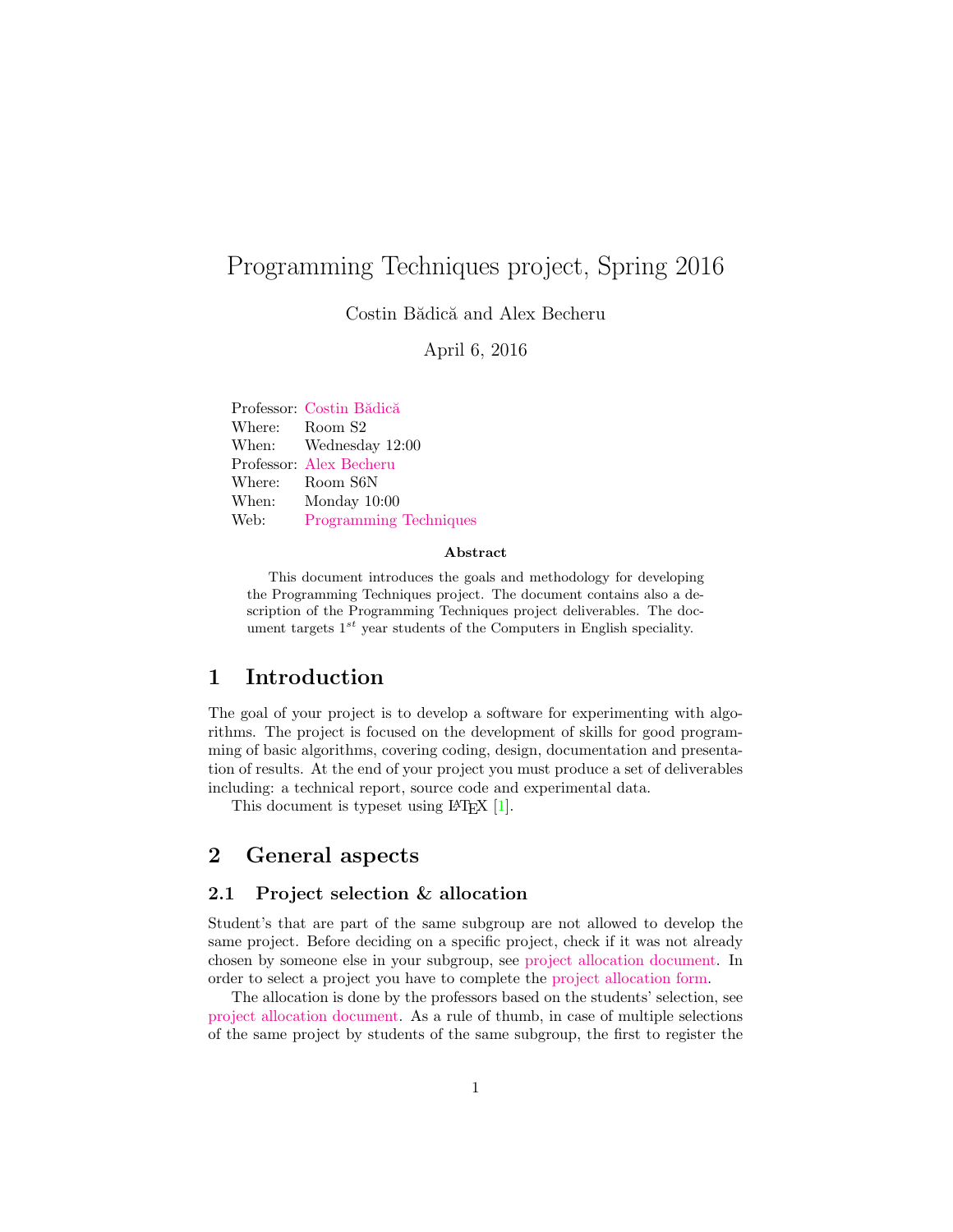selection will be the the one to be allocated the project. The others will have to choose other projects.

#### 2.2 Grading

The grading of your project will take into account all the elements presented in this document:

- The structure and content of the technical report should follow the requirements stated in section [4.](#page-2-0)
- The structure and content of the source code should follow the requirements stated in section [5.](#page-4-0)
- The content of the experimental data and results should comply with the requirements stated in section [6.](#page-5-1)

Additional points will be added for a correct Python implementation of your project.

## 3 Deliverables

For the project you have to produce three types of deliverables:

- i) Technical report
- ii) Source code
- iii) Experimental data and results

#### 3.1 Technical report

The technical report should describe briefly, concisely and clearly your work and achievements for the project. The description must contain your project task (problem), how did you develop the software and the outcome of your work. More details are given in section [4.](#page-2-0)

#### <span id="page-1-0"></span>3.2 Source code

The C source code should contain the source modules of your software (.c and  $h$  files). The software should be developed using ANSI C. The source files will not use compiler specific extensions. The source code should be accompanied by command lines for building the executables, as well as by makefiles. More details are given in section [5.](#page-4-0)

The Python source code should be developed in a modular way, such that multiple .py files are developed and used together. The software should be developed in either Python 2.7.x or Python 3.5.x. The source code should be accompanied by command lines for building the executables.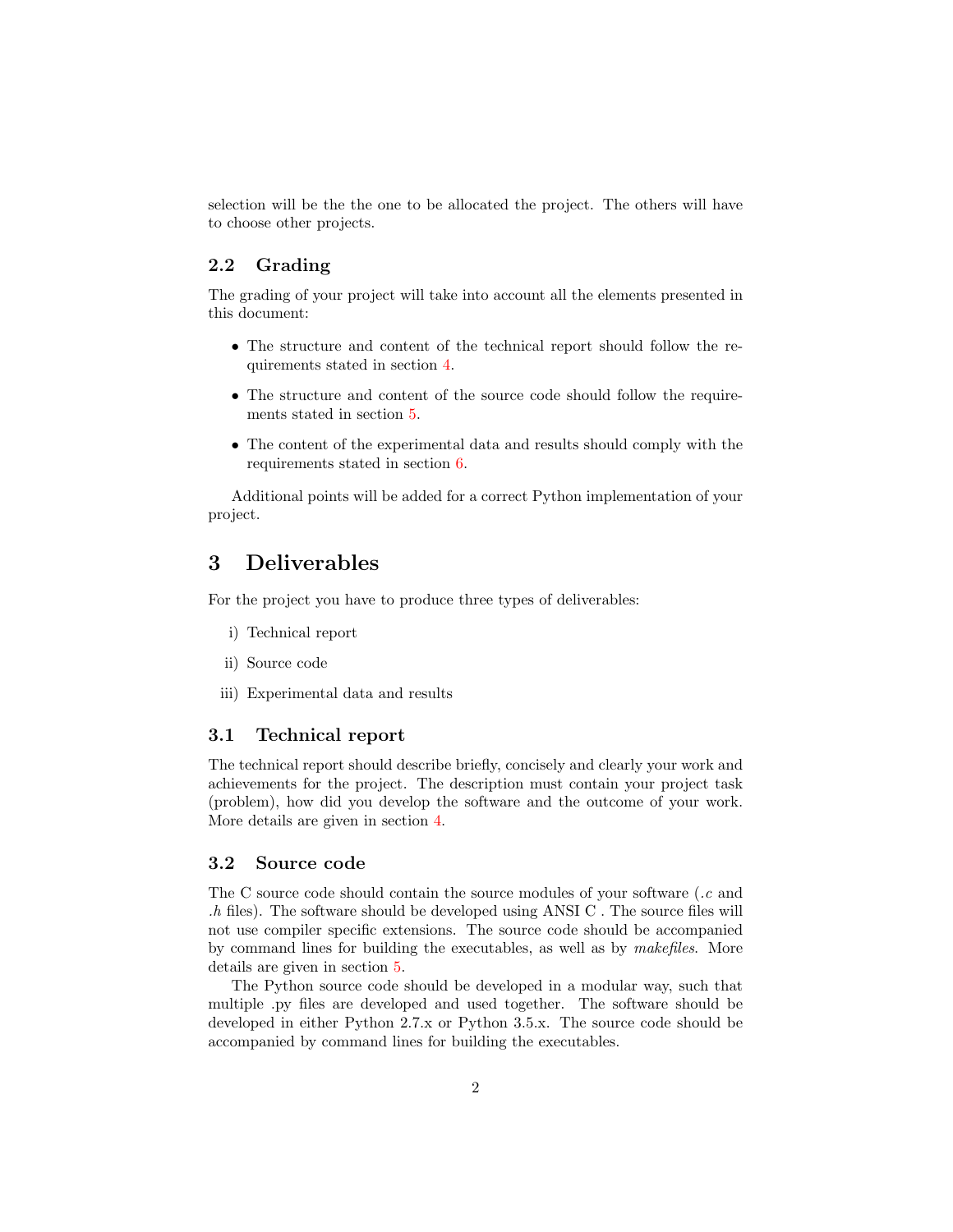#### 3.3 Experimental data and results

You should check your software on non-trivial input data. You should provide at least 5 non-trivial input data sets, and the corresponding outputs produced by your software. The source code for generating non-trivial input data will be provided as it is described in subsection [3.2.](#page-1-0) More details are given in section [6.](#page-5-1)

## <span id="page-2-0"></span>4 Technical report

The technical report must be typeset using LATEXand provided in printed, as well as in electronic form (PDF and sources). For documentation about LAT<sub>EX</sub> you can consult reference [\[3\]](#page-5-2).

The technical report must be divided into a number of sections, including:

- i) Cover page
- ii) Problem statement
- iii) Pseudocode
- iv) Application design
- v) Conclusions
- vi) References

#### 4.1 Cover page

This is a one-page section containing the title of the project, the name of the student, the group, year and section where the student is enrolled.

#### 4.2 Problem statement

This section is the introduction of your technical report. It should describe clearly the task of your project.

#### 4.3 Pseudocode

This section should contain the pseudocode description of your algorithm. The pseudocode should use the format introduced in [\[2\]](#page-5-3). An example is shown in figure [1.](#page-3-0)

#### 4.4 Application design

This section must contain a detailed description of the application design containing the following items:

• the high level architectural overview of the application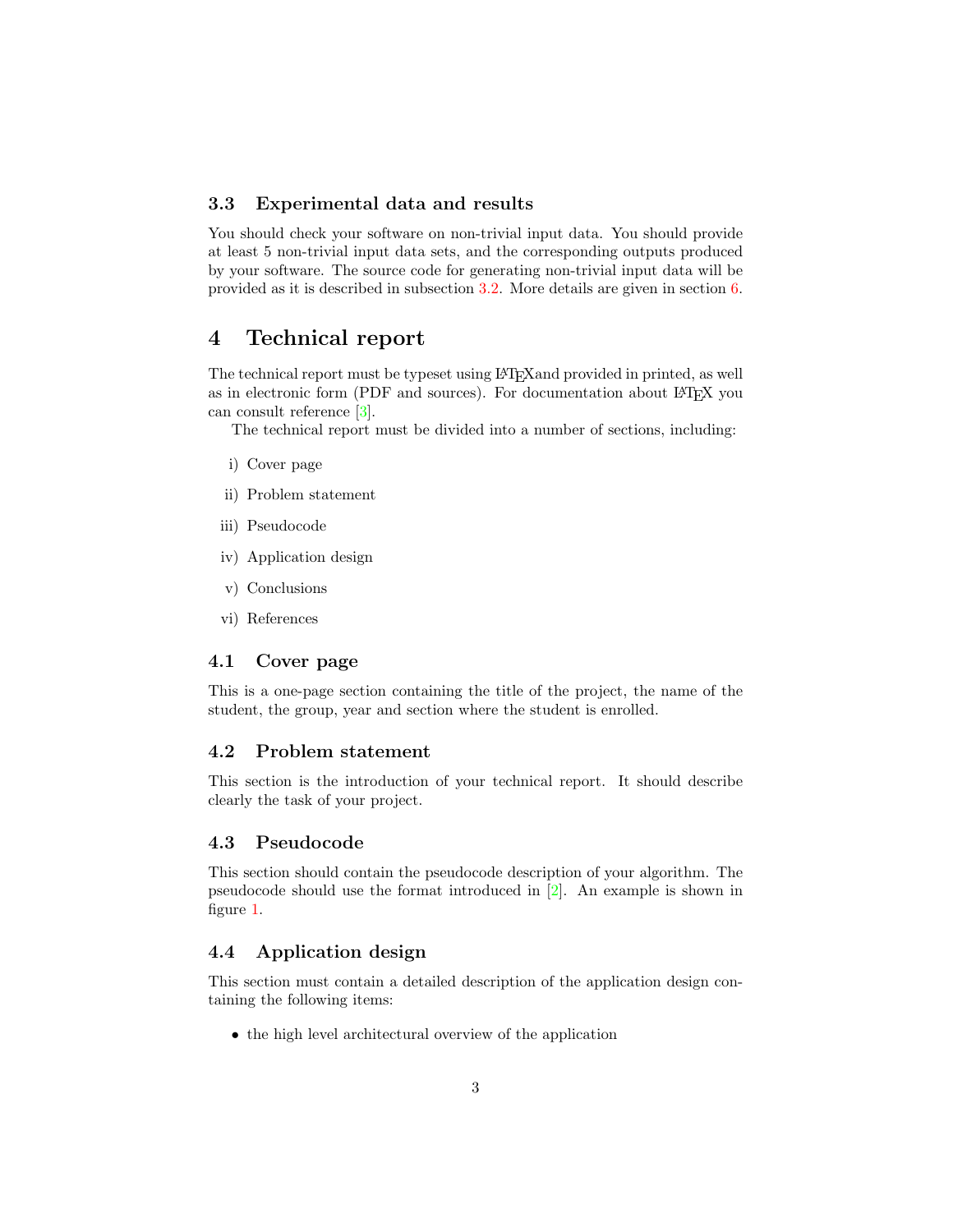INSERTION-SORT $(A)$ 1. for  $j \leftarrow 2$ , length [A] do 2.  $key \leftarrow A[j]$ 3.  $\triangleright$  Insert A[j] into the sorted sequence A[1...  $j-1$ ] 4.  $i \leftarrow j - 1$ 5. while  $i > 0$  and  $A[i] > key$  do 6.  $A[i+1] \leftarrow A[i]$ 7.  $i \leftarrow i - 1$ 8.  $A[i+1] \leftarrow key$ 

<span id="page-3-0"></span>Figure 1: Example for typesetting an algorithm.

- the specification of the input
- the specification of the output
- the list of all the modules in the application and their description
- the list of all the functions in the application, grouped by modules; for every function the following details must be provided:
	- the description of what the function does
	- a description of every parameter, and
	- the meaning of the return value

Your application design must also address the method for automated generation of input test data.

#### 4.5 Conclusions

This section must contain your own conclusions after performing the project work. Some suggestions about what to include in the list of conclusions are: a summary of your achievements, which were the most challenging and interesting parts and why, future directions for extending the project in short and long term, a.o.

#### 4.6 References

You should include here a list of bibliographic references that are cited in the text of the technical report. They can include: textbooks, journal articles, conference proceedings papers, and Web references.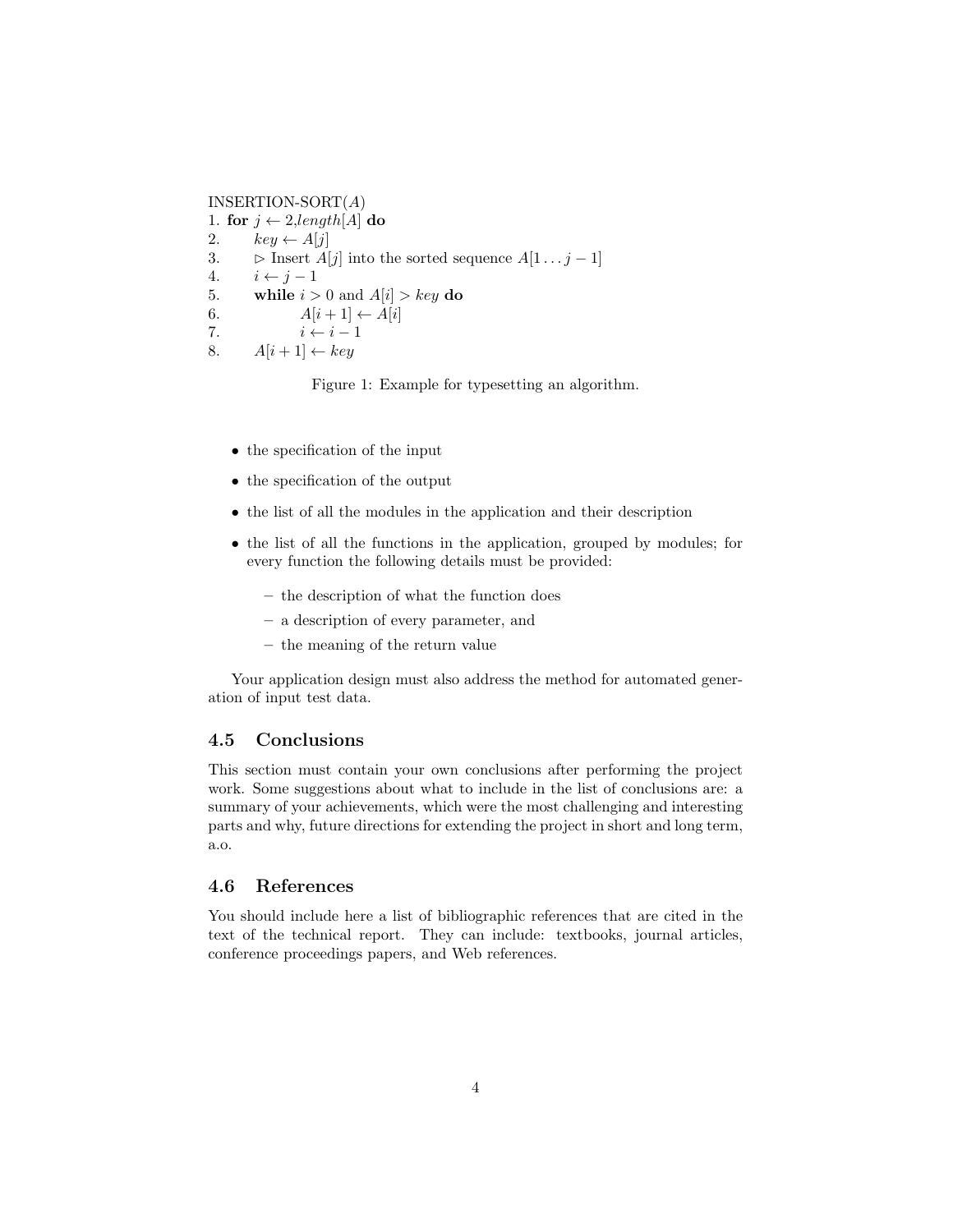### <span id="page-4-0"></span>5 Source code

The C source code must contain the complete source of your application, including  $.c$  files, header files  $(.,h)$ , and makefiles.

The Python source code must contain all the complete source of your application, .py files and any other libraries used in your project.

The following requirements must be met by the C source code. They will directly influence the grading of your project.

- The project code must successfully compile and build; when using GCC the build process should use the make tool and a makefile.
- The C code must follow the [C99](http://en.wikipedia.org/wiki/C99) standard (e.g. no compiler-specific extensions).
- The code must be portable; it must compile under two different compilers  $(e.g. Visual C++ and GCC)$
- The code must use an [indent style](http://en.wikipedia.org/wiki/Indent_style) and address at least the following issues:
	- blocks must be indented using 4 spaces (no tabs)
	- every control construct (e.g. if, else, while, for. switch ) must be braced – even those with single-line bodies:
	- the variable and function names should be descriptive, but not verbose
	- the use of global variables should be kept to a minimum
	- the use of preprocessor macros should be kept to a minimum
- The code should be commented (every function and important variables and code blocks inside functions). You must use the commenting style proposed by [Doxygen](http://www.doxygen.org/) for C-like programming languages. Your source code must be accompanied by code documentation in LATEXautomatically generated using Doxygen, based on the comments that you added to your code.
- The code must be modular (minimum 2 .c files and minimum one .h file)
- You must use an automated method for generating non-trivial input test data

The following requirements must be met by the C source code. They will directly influence the grading of your project.

- The project code must be successfully interpreted and executed.
- The code must use the [PEP 0008](https://www.python.org/dev/peps/pep-0008/) indent style and address at least the following issues: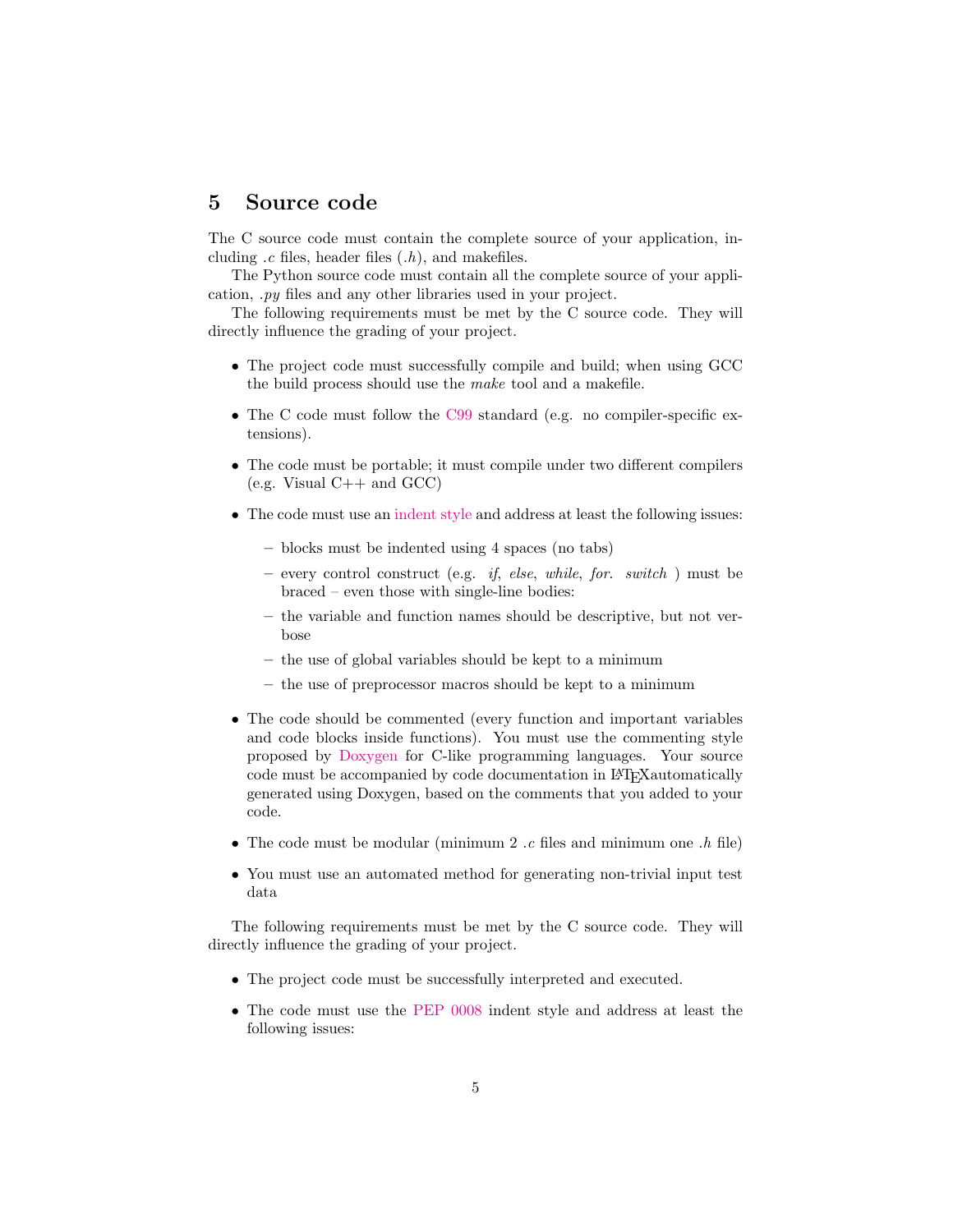- the variable and functions names should be descriptive, but not verbose
- the use of global variable should be kept to a minimum
- The code should be commented (every function and important variables and code blocks inside functions). You must use the commenting style proposed by [Doxygen](http://www.doxygen.org/) for Python programming language. Your source code must be accompanied by code documentation in LAT<sub>EX</sub> automatically generated using Doxygen, based on the comments that you added to your code.
- The code must be modular (minimum  $3 \cdot py$  files)
- You must use an automated method for generating non-trivial input test data.

## <span id="page-5-1"></span>6 Experiments and results

In this section you must explain the method that you used for testing your application, as well as the experimental results.

The experimental results will contain:

- A description of the output data that you obtained by running your algorithm, as well as the method that you used to test that this output is correct according to the algorithm specification.
- Optionally, the execution time of your algorithm, for each input data set.

You must also present the results (and optionally the recorded execution time) of your experiments in a meaningful way for the reader. The presentation method is left for your choice.

## 7 Schedule

Your project activity must be done by the end of the semester. Although there is no intermediary milestone, we highly advise you to show your work in progress to the teachers and/or request advices during the development period.

## References

- <span id="page-5-0"></span>[1] Leslie Lamport,  $\cancel{B}T\cancel{F}X$ : A Document Preparation System. Addison Wesley, Massachusetts, 2nd Edition, 1994.
- <span id="page-5-3"></span>[2] Thomas H. Cormen and Charles E. Leiserson and Ronald L. Rivest and Clifford Stein, Introduction to Algorithms. MIT Press, 3rd Edition, 2009.
- <span id="page-5-2"></span>[3] LATEXproject site, <http://latex-project.org/>, accessed in April 2013.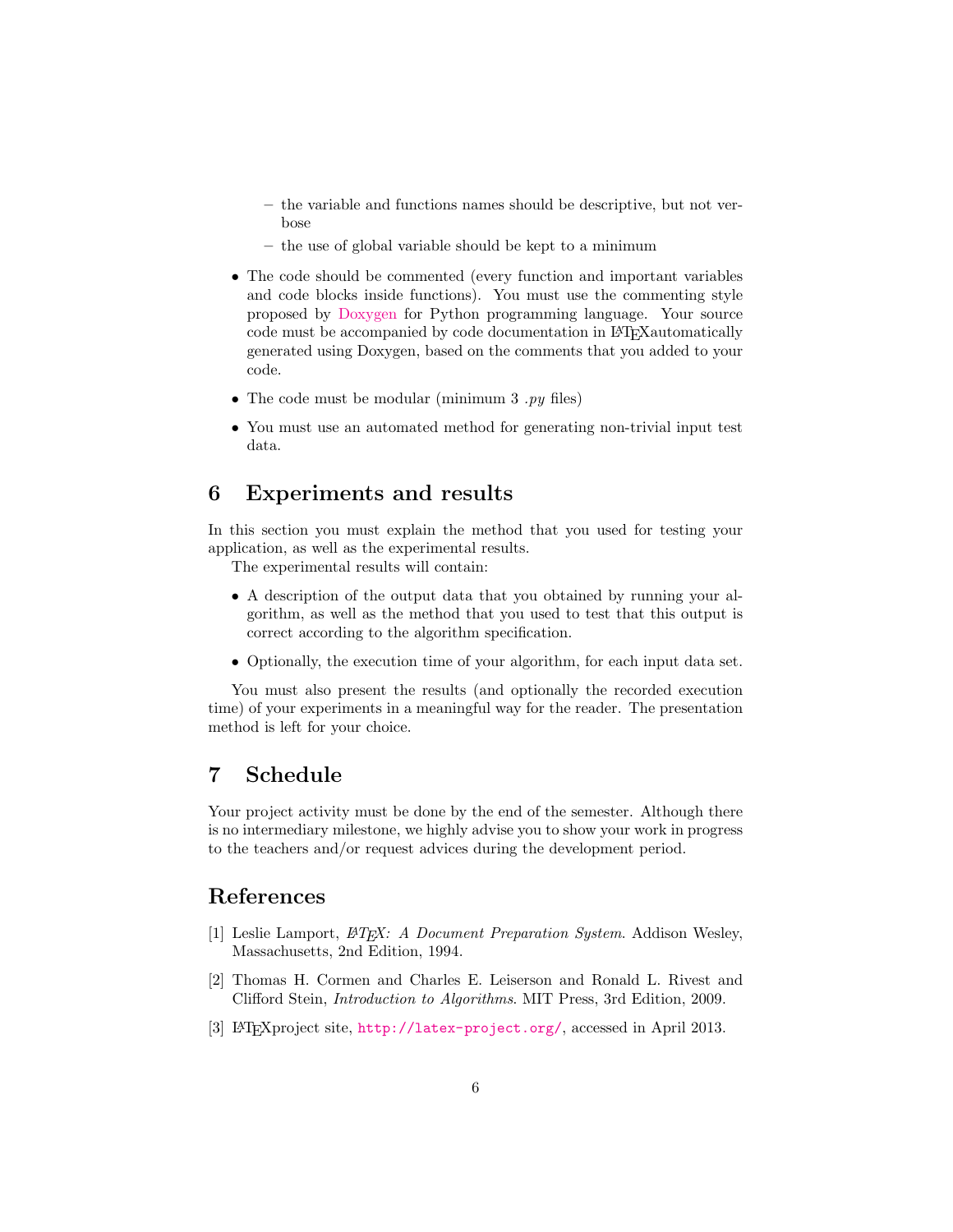## A Technical report todo list

- $\Box$  Cover page
	- $\Box$  Title of the project
	- $\Box$  Student's name
	- $\Box$  Student's group
	- $\square$  Speciality CE or CR
- $\Box$  Problem statement/Clear description of project's tasks.
- $\square$  Pseudocde description of all the algorithms used in the project.
- Appplication Design
	- $\Box$  high level arhitectural overview of the application
	- $\square$  specification of the input
	- $\square$  specification of the output
	- $\Box$  the list of all the modules in the application and their description
	- $\Box$  the list of all the functions in the application, grouped by modules. For every function the following detailes must be provided:
		- $\square$  the description of the function's tasks
		- $\square$  a description of every parameter
		- $\Box$  the meaning of the return value
	- $\square$  description of the method used to generate automatically test data
- $\Box$  Conclusions
	- $\square$  summary of achievements
	- $\square$  brief description of the most challenging/interesting achievements
	- $\Box$  future directions for extending the project
		- $\square$  short term directions
		- $\Box$  long term directions
- $\square$  References, each reference should include the following:
	- $\Box$  author's name/web-site name
	- $\square$  name of the book, article, web-article
	- publisher's name and ISBN/ISSN/DOI
	- $\square$  publishing year/ web-site visiting date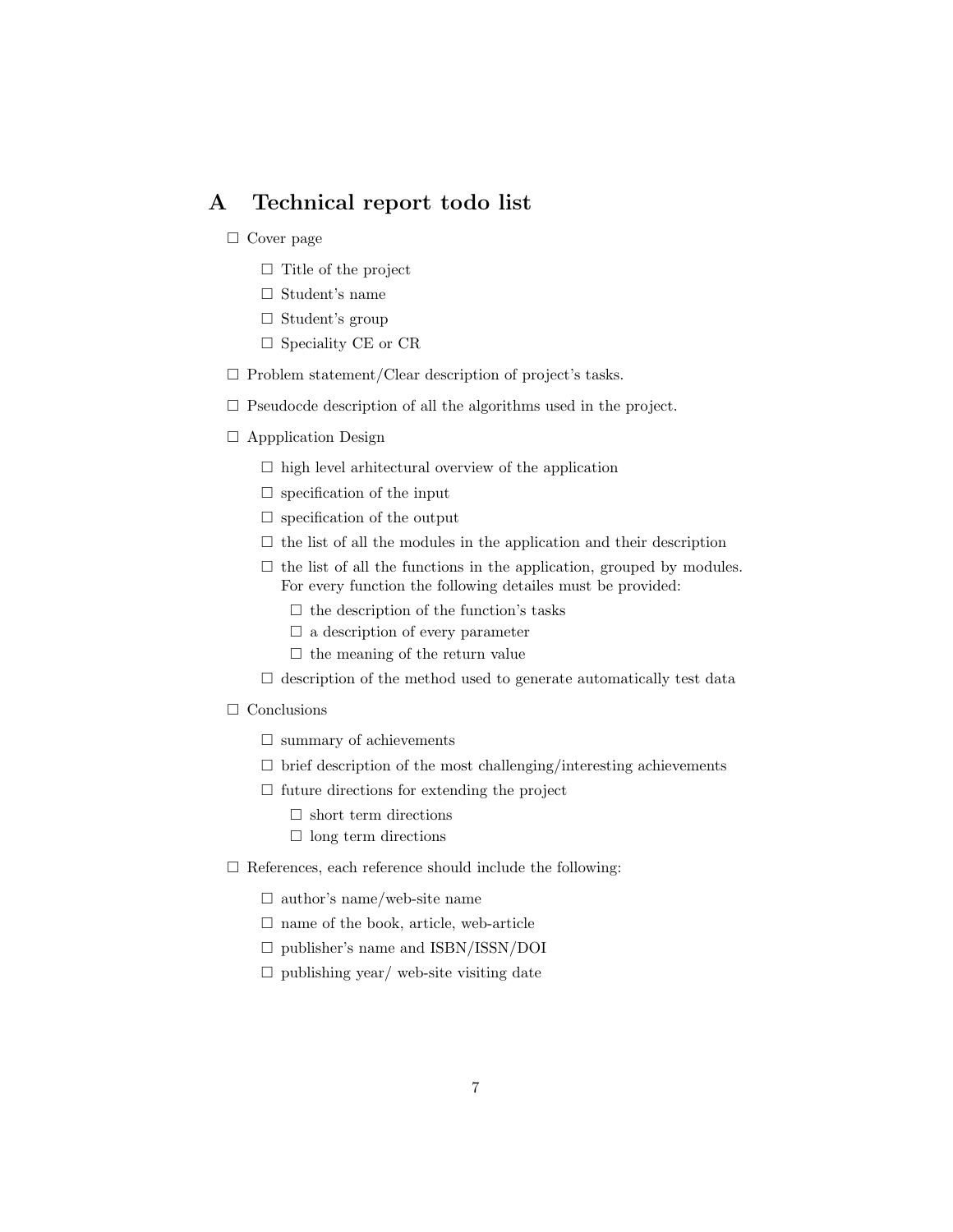## B Source code todo list

#### □ C code:

- $\square$  the code respects C99 standard
- $\square$  the code respects an indent style, at least the following must be respected:
	- $\Box$  block indentation using 4 spaces
	- $\Box$  each control construct (e.g. *if, for*) is braced
	- $\Box$  descriptive but not verbose variable or function names
	- $\square$  minimal use of global variables
	- $\Box$  minimal use of preprocessor macros
- $\Box$  the code should is commented using Doxygen commenting style for C programmes
- $\Box$  code documentation in LAT<sub>E</sub>Xautomatically generated using Doxygen
- $\Box$  code portability was demonstrated:
	- $\square$  successful compilation under GCC compiler
	- $\square$  successful compilation under Visual C compiler
- $\square$  the code must be modular, at least 2 .c files and 1 .h file
- $\square$  makefile creation
- $\square$  successfully build and compilation using the makefile
- $\square$  a program to create automated non-trivial input test data
- $\Box$  Python code (optional):
	- $\Box$  the code is modular (minimum 3 .py files)
	- PEP 0008 indent style is respected
		- $\Box$  block indentation using 4 spaces
		- $\square$  descriptive but not verbose variable or function names
		- $\square$  minimal use of global variables
	- $\square$  the code was successfully interpreted and executed
	- $\Box$  the code should is commented using Doxygen commenting style for Python
	- $\Box$  code documentation in LAT<sub>E</sub>X automatically generated using Doxygen